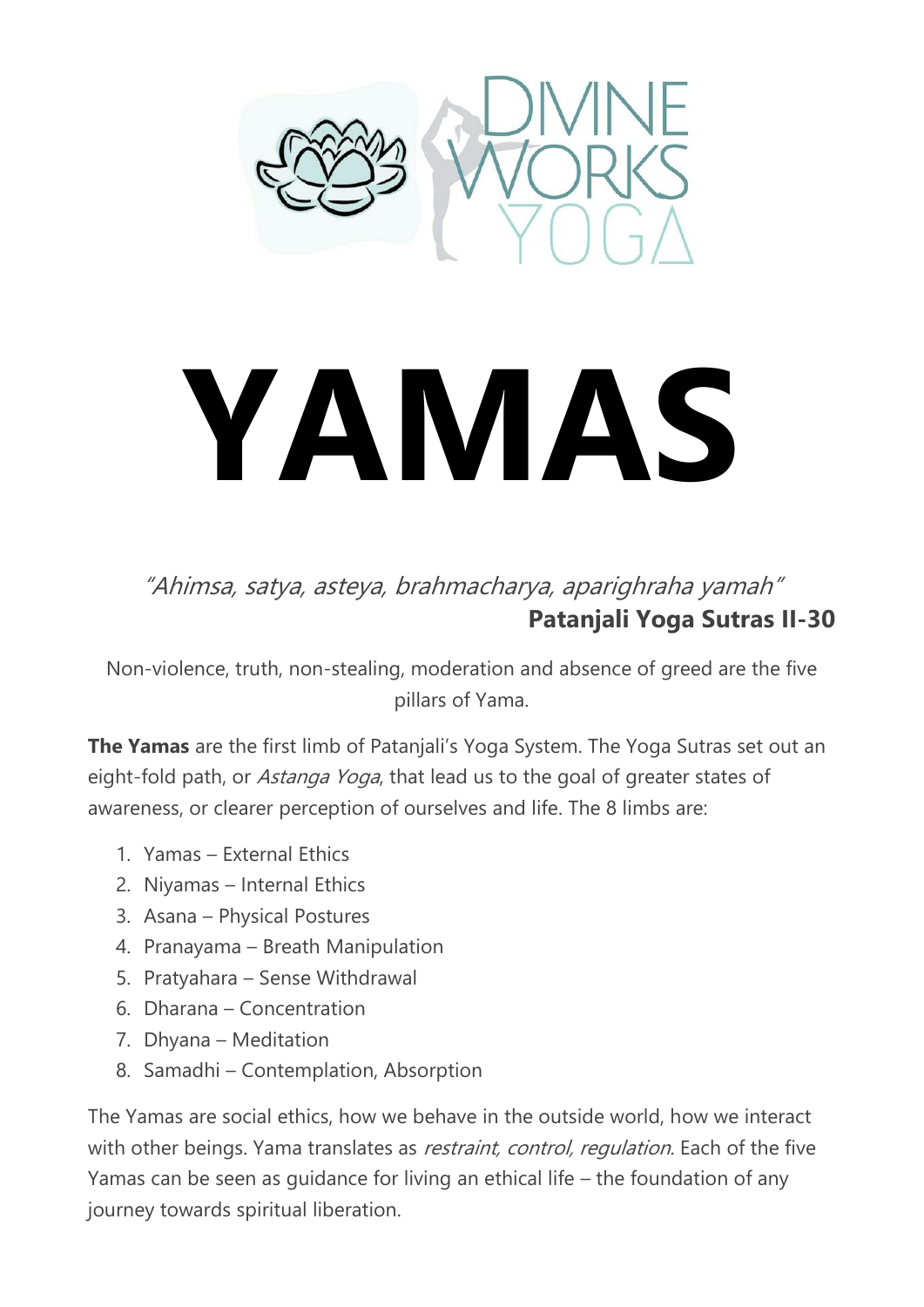### **AHIMSA NON-HARMING**

### Ahimsa pratisthayam tat samnidhau vaira tyagah **Patanjali Yoga Sutras** II-35

"When non-violence in speech, though and action is established, one's aggressive nature is relinquished and others abandon hostility in one's presence". **BKS Iyengar**

"In the presence of one firmly established in non-violence, all hostilities cease". **Swami Satchidananda**

Ahimsa is the first ethical practice set out in the Yamas, and is translated as nonviolence or non-harming. Violence shows up in actions, words and thoughts. We can be equally harmful to ourselves with our thoughts as we can to others with our actions.

Peace radiates peace. Non-violence creates waves of non-violence. Harmonious vibrations are emitted by one established in ahimsa. Even animals exhibit tolerance and friendliness in their presence. Consideration and kindness are ahimsa in practice.

- Where am I unkind to myself
- Where am Lunkind to others
- Do I embrace Ahimsa in my Yoga?
- Can we create a planet, or a species of humans, that embraces non-violence in words and actions? How would that look?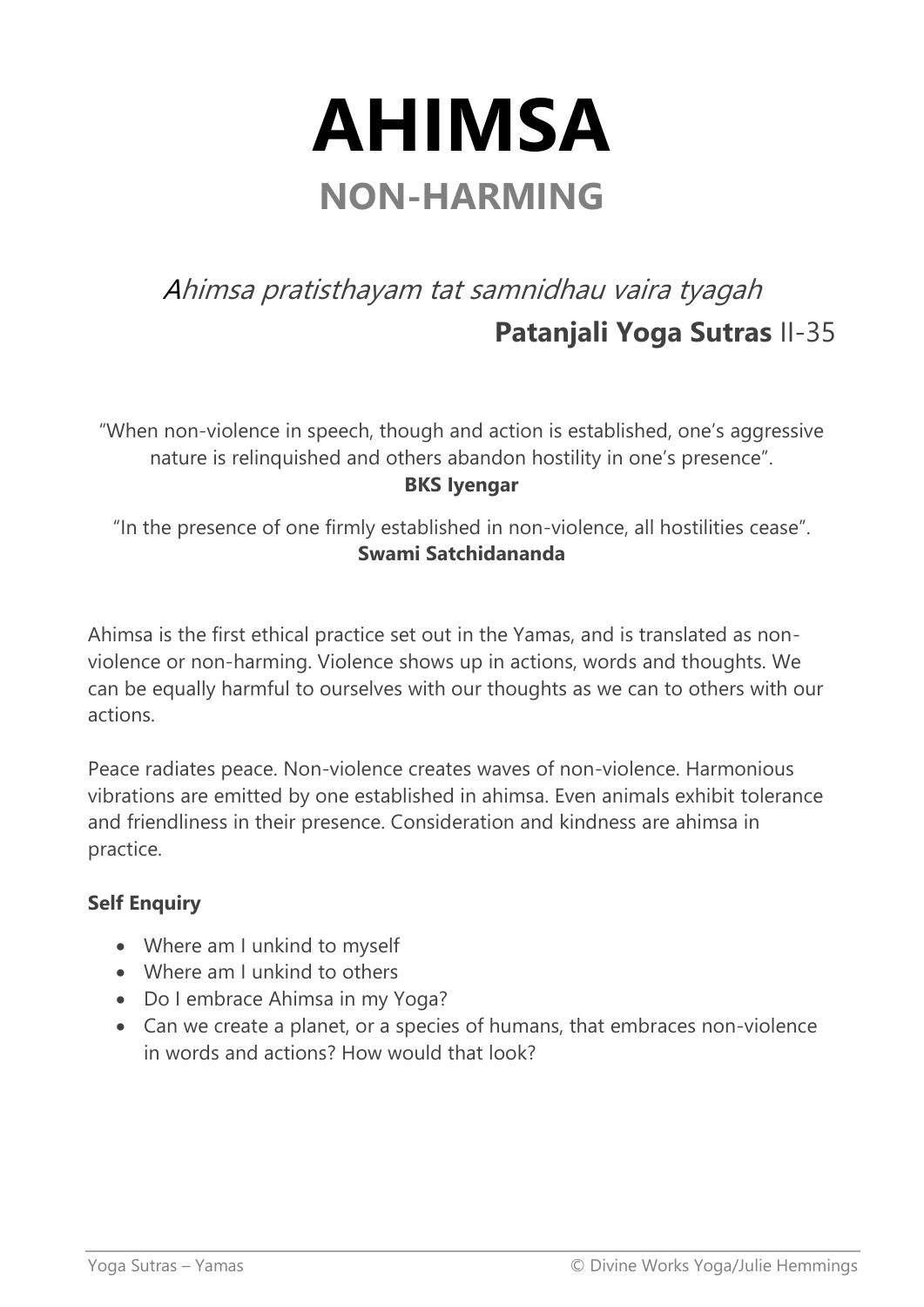

Satya pratishtayam kriyaphalasrayatvam

**Patanjali Yoga Sutras** II-36

**Sat** = true essence or true nature, unchangeable **Satya** = non-lying, truthfulness

"When truth (satya) becomes one of our firm roots (pratiṣṭayaṁ), then there is perfect harmony (āśrayatvam) between how we act (kriyā) and the results (phala) of our actions." **Weekly Sutra**

"When the Sadhaka is firmly established in the practice of truth, his words become so potent that whatever he says comes to realisation". **BKS Iyengar**

Satya, or truthfulness can be a more profound practice than just the absence of lies or untruths. Cultivating an attitude of integrity and authenticity, requires an element of inner truthfulness, being true to ourselves. The mental stillness, silence and introspection that comes from our yoga practice, creates the space for authenticity – when we hear our thoughts, we can discriminate untruth from truth.

Dishonesty or lying is usually based on fear – fear of consequences (disapproval, withdrawal of love), fear of punishment. Satya and Ahimsa are closely connected. Speaking and acting truthfully sometimes necessitates the discrimination of behaving in a non-harming way.

"Before you speak, ask yourself, is it kind, is it necessary, is it true." **Sai Baba**

- What is my true nature
- Where might I speak or act untruthfully
- Do my thoughts and words reflect my actions? (Do I say one thing and do another? Am I true to my word, reliable?)
- Do I embrace Satya in my Yoga practice?
- How does it feel to live in a post-truth era, when politics and society no longer hold truth, veracity, at its core?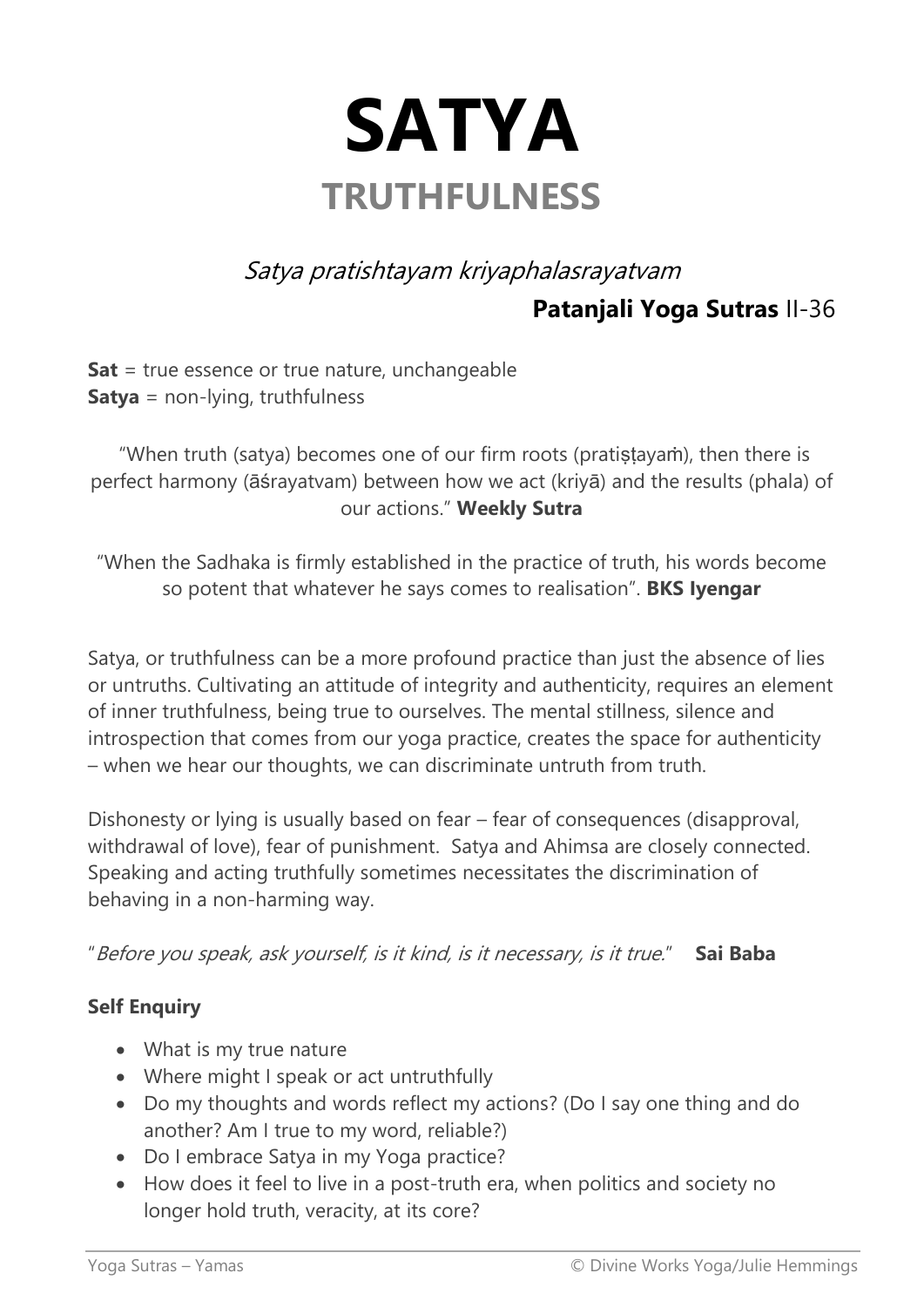

Asteya pratisthayam sarva ratna upasthanam

**Patanjali Yoga Sutras** II-37

"To one established in non-stealing, all wealth comes" Swami Satchidananda

**Asteya** = non-stealing

Not stealing means not taking or receiving anything without agreement or giving something in exchange. "Asteya arises out of the understanding that all misappropriation is an expression of a feeling of lack, which usually comes from the belief that our happiness is contingent on external circumstances and material possessions"<sup>1</sup> .

There are many aspects to this ethic: honesty, trust, generosity, discernment.

"The need to steal essentially arises because of a lack of faith in ourselves to be able to create what we need by ourselves. The moment we feel a sense of 'lack' in life – desire, want and greed arises. We begin to look for something to fill that 'empty' sensation, and often feel as though everyone else has what we want." Ekhart Yoga

The practice of asteya ask us to be careful not to take anything that has not been freely given. This can be material possessions, time, attention, energy. Not stealing demands a certain level of self-sufficiency so that we do not take more than we need.

"If we are completely free from stealing and greed, contented with what we have, and if we keep our minds serene, all wealth comes to us".<sup>2</sup>

- Do I unwittingly take another's time or energy?
- Can I engage in the practice of gratitude to be thankful for all that I have?
- Is our giving and receiving in balance? Are you more of a giver than a receiver?

 1 Donna Farhi '**Yoga Mind Body & Spirit'**

<sup>2</sup> Swami Satchidananda '**Yoga Sutras of Patanjali'**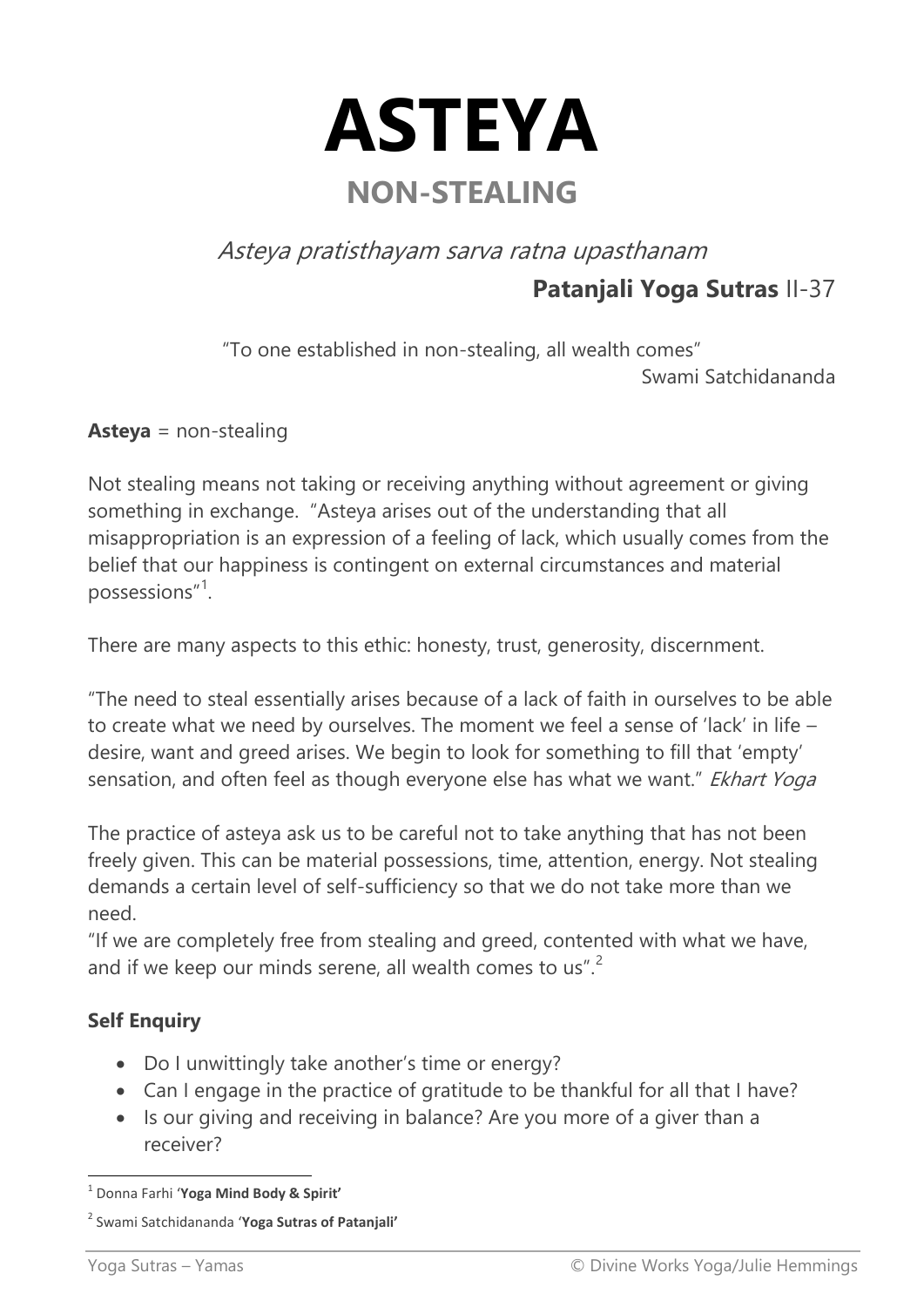## **BRAHMACHARYA**

### **MODERATION**

Brahmacharya pratisthayam viryalabhah

### **Patanjali Yoga Sutras** II-38

**Brahmacharya** = moderation, continence, chastity Pratisthayam = be established Virya = energy, vigour Labhah = obtained, gained Charya = moving Brahma = Supreme, Divine, God

To one who is firmly established in moderation, vitality and vigour flow to them

Brahmacharya is often mis-translated as celibacy. I would suggest it is more the quest for self control.

"Moderation creates a harmonious relationship among the different forms of energy that animate the body: emotional, sensual, sexual, physical, and the more subtle energy of thought" Bernard Bouchanaud: **The Essence of Yoga** page 122

Yoga aims for us to channel all energy into our higher realms. The practice and perfection of self-awareness necessitates a certain amount of self control. When one is focused on connecting with our higher nature, our higher self, the desire for sexual union decreases as we move into states of energetic and emotional union with all of life.

This is the journey of Kundalini shakti as she rises out of Mooladhara Chakra (our Root energy centre and the seat of our sexual desires) upwards to find union with Sahasrara (our Crown energy centre and connection with the divine source).

I would also argue that Brahmacharya is not solely about sexual self control. Anything that we attach an unhealthy amount of energy to, will eventually deplete us energetically and limit our journey towards enlightenment. Being forceful and fierce in any sphere of activity, physical, emotional, mental or spiritual, will use up vital energy, Shakti, and create a stagnation in the free flow of that energy.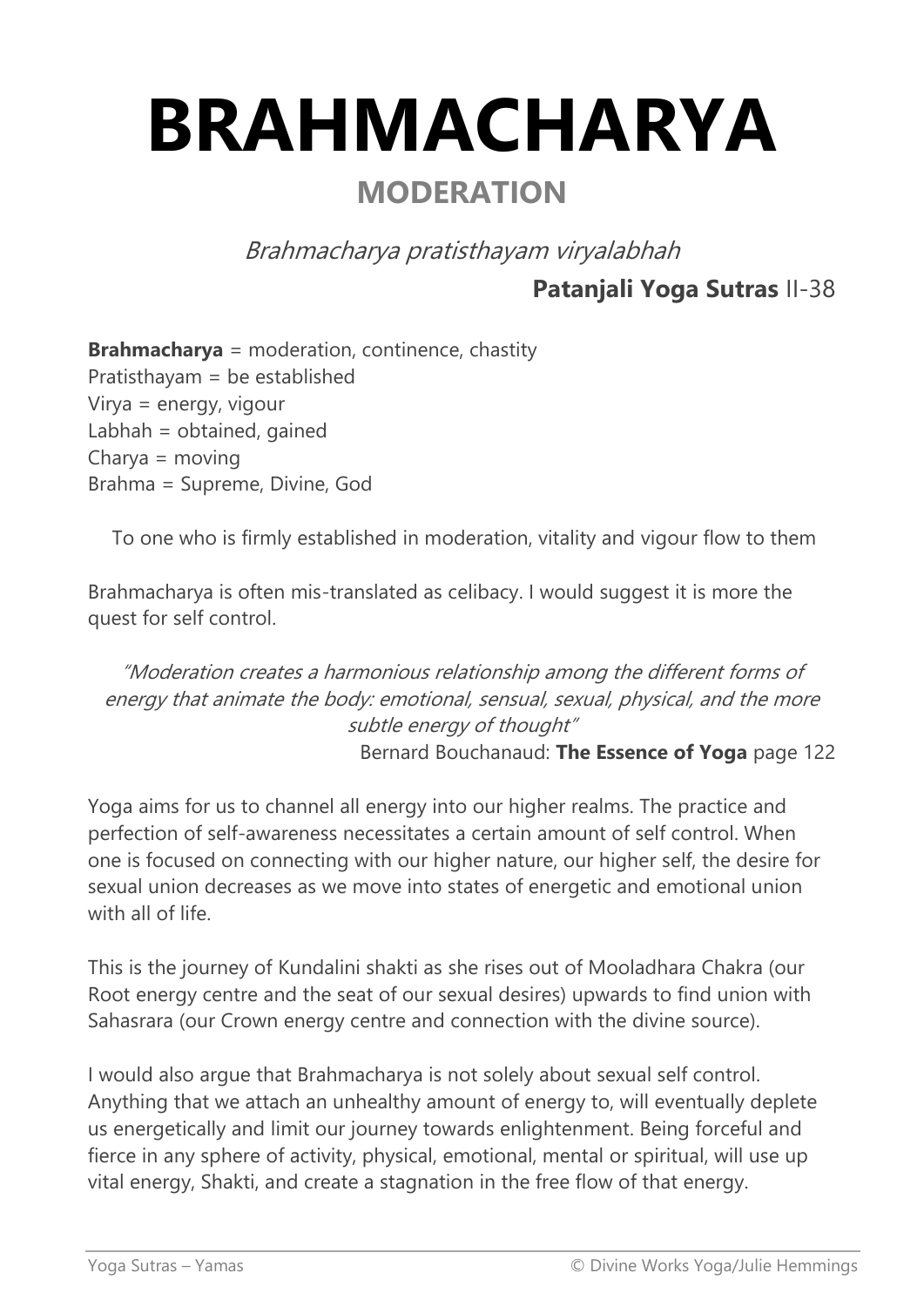- What are my energy levels like?
- Do I use up too much energy in my attachments and desires?
- Do I practice self control without attachment, without vigour, thus creating balance?
- If Man (species) were committed to Brahmacharya, how might that look? Less war? Less power struggles?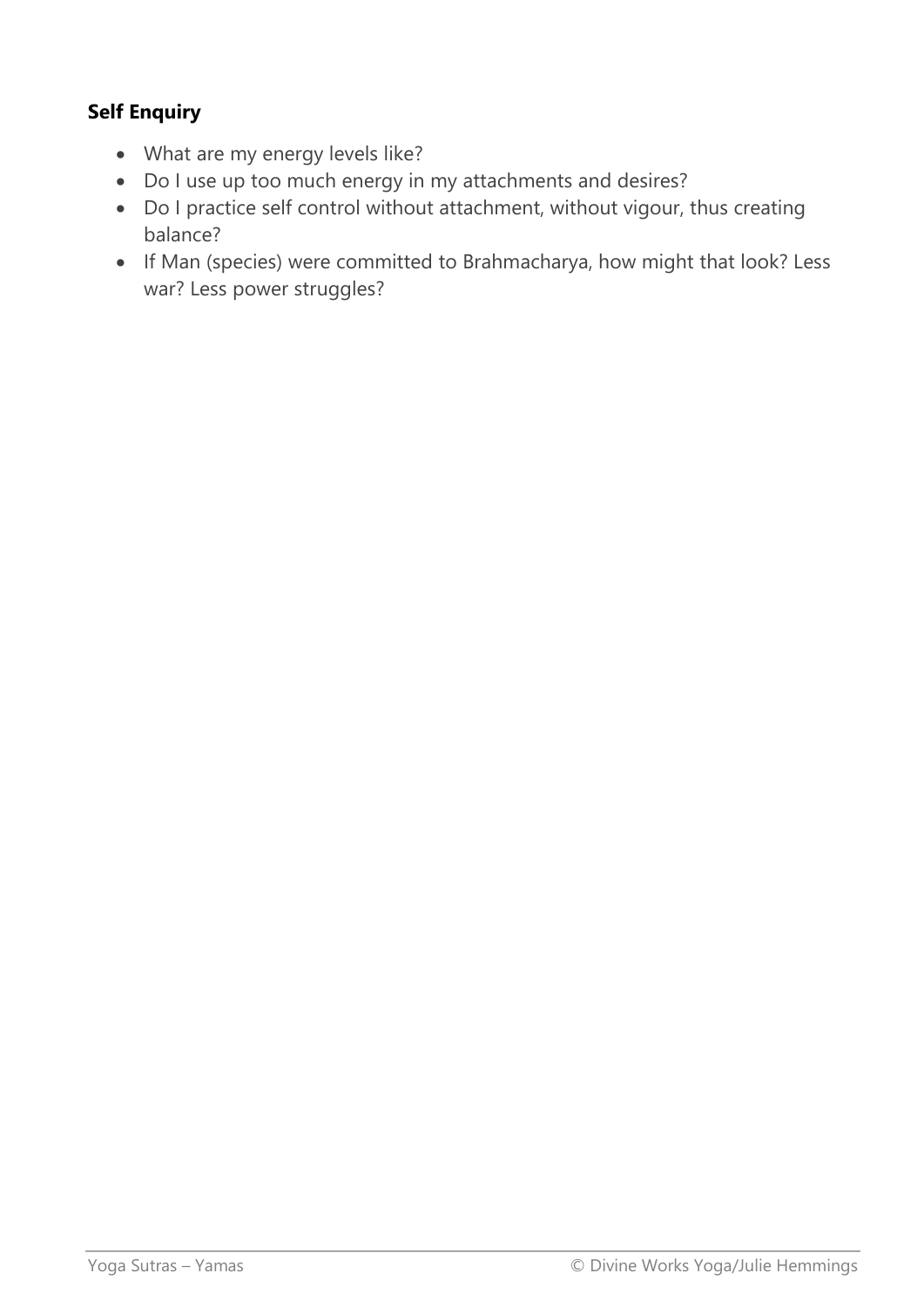**APARIGRAHA NON-GRASPING**

### Aparigraha sthairye janmakathamta samdodhah **Patanjali Sutras** II-39

One who perfects non-grasping, gains deep understanding of the meaning of life.

Non-grasping, hoarding or not coveting can come in many shapes - material possessions, attention, knowledge, and even spiritual fulfilment. When we crave anything, it leads to attachment, which leads to suffering. The mind becomes preoccupied with attaining goods, wealth, relationships, wisdom, which reduces our ability to see life clearly.

"It is the preoccupation with possessions, more than anything else, that prevents us from living freely and nobly" Henry David Thoreau

When the mind no longer worries about acquiring and then keeping goods, it frees up capacity to understand life on a deeper level. Modern living is intricately bound up with our desire to have more, to be more, to know more. This is stressful in and of itself. Peace of mind can come from non-attachment, releasing us from the Fear of Missing Out which is relentlessly forced upon us by the advertising industry and social media.

Grasping and hoarding can also be experienced as a mental trait - the inability to let go of patterns of behaviour and ways of being that do not serve us anymore.

"Resistance to change, and tenaciously holding onto things, causes great suffering and prevents us from growing". Donna Farhi

Where the ego holds onto the notion of 'mine' and 'I', it reaffirms the erroneous belief that we are all separate. Once the ego is diminished, our mind becomes spacious and we develop deeper insight into life.